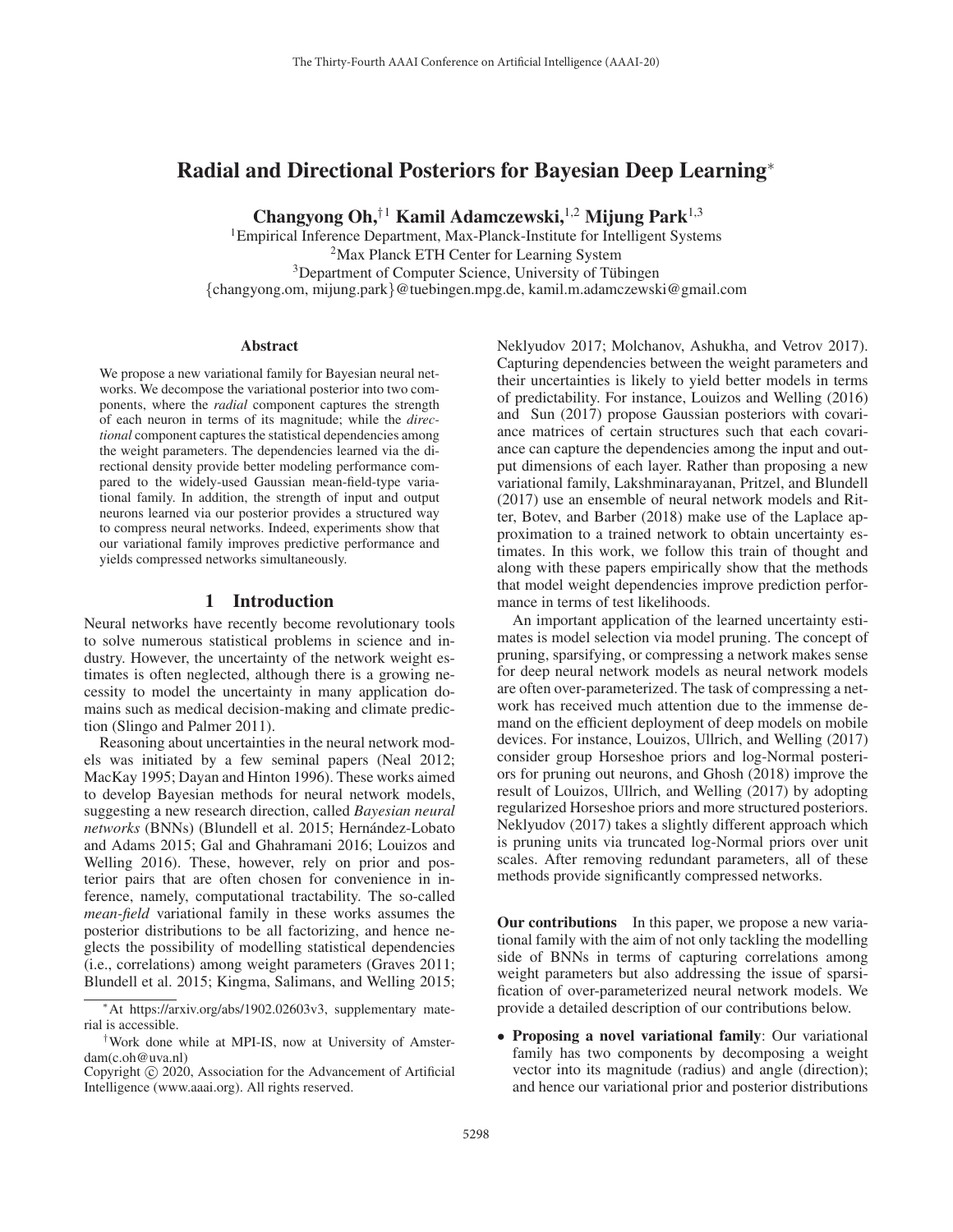are decomposed into radial and directional densities. This combination of prior and posterior pairs have the following benefits. *Radial density:* We use the Half-Cauchy prior and the log-Normal posterior to provide a structured compression method for neural network parameters. The Half-Cauchy prior is chosen to provide a bias toward zero in the norm of weights. The log-Normal posterior is chosen to provide a closed-form KL divergence between prior and posterior in the computation of evidence lower bound. *Directional density:* We use the von Mises-Fisher (vMF) distribution to capture correlations between the weight parameters inspired by directional data modelling (Banerjee 2005).

- Proposing an approximation method for numerically stable gradient estimation: While the vMF distribution is useful for directional data modelling, applying it in variational inference poses a practical challenge due to difficulty in computing ratios of Bessel functions (not supported yet in most deep learning frameworks). We propose an approximation to the polynomials of ratios of modified Bessel functions for numerically stable gradient estimation, which is scalable to high dimensions such as several hundreds or thousands. This approximation can be applied to general variational inference problems using vMF distributions in high dimensional spheres.
- Achieving competitive predictive and compression performance: Equipped with these two components, our ultimate goal is to find a *good* model for a dataset, via finding the dependencies between the weights and reducing the number of parameters. So the goodness of a model will be measured by test likelihoods and prediction accuracy on test data, along with the size of the resulting model in terms of number of remaining parameters and FLOPS (Floating-Point Operations Per Second).

The rest of the paper is organized as follows. We start by describing essential quantities in variational Bayesian learning for neural network models in Sec. 2. In Sec. 3, we introduce our new variational family and address how to train the new model with high dimensional vMF in a numerically stable way. In Sec. 4, we contrast our method with other existing work. Finally in Sec. 5 we empirically show that our method improves predictive ability over existing methods together with structured pruning.

## 2 Variational Bayesian learning for neural networks

Consider a neural network consisting of fullyconnected1 layers with a collection of parameters  $\mathbf{W} = \{ \mathbf{W}^{(l)} \}_{l=1,\cdots,L}$ , where the *l*-th layer's weight matrix is denoted by  $\mathbf{W}^{(l)} \in \mathbb{R}^{n_l \times n_{l-1}}$ . Here *n*<sub>i</sub> is the matrix is denoted by  $\mathbf{W}^{(l)} \in \mathbb{R}^{n_l \times n_{l-1}}$ . Here,  $n_l$  is the number of output neurons and  $n_{l-1}$  is the number of input neurons. In variational Bayesian neural networks, in an attempt to capture distributional behaviors of the weights,

we often assume a tractable parametric family for the prior distribution  $p_{\theta}(\mathbf{W})$  and the approximate posterior  $q_{\phi}(\mathbf{W})$ , where the parameters for each distribution are denoted by *θ* and *φ*, respectively. Given a dataset D, we maximize the variational (evidence) lower bound (ELBO) to the marginal data likelihood

$$
\mathcal{L}(\mathcal{D}; \phi, \theta) = \mathbb{E}_{q_{\phi}(\mathbf{W})}[\log p(\mathcal{D}|\mathbf{W})] - D_{KL}(q_{\phi}(\mathbf{W})||p_{\theta}(\mathbf{W})) \tag{1}
$$
  
in order to choose the parameters of prior and posterior

distributions. The first term in Eq.1 is the expected loglikelihood with respect to the variational posterior. The second term in Eq.1 is the KL divergence between the variational posterior and the prior distribution.

We would like to point out two important conditions for the lower-bound optimization to be successful in practice. First, under neural network models, the expected loglikelihod term in Eq.1 does not have a close form and is typically estimated via Monte Carlo (MC) sampling (Hoffman 2013; Kingma and Welling 2013). The MC estimator, however, exhibits high variance in the gradients of expected log-likelihood. To alleviate this issue, many solutions have been proposed (Kingma and Welling 2013; Maddison 2016; Jang, Gu, and Poole 2016; Figurnov, Mohamed, and Mnih 2018; Tucker 2017). The most known solution among them is *reparametrization trick,* which detaches the parameters of  $q_{\phi}(\mathbf{W})$  from the randomness of  $q_{\phi}(\mathbf{W})$  so that the MCestimate of the gradient of the expected log-likelihood can be computed stably even with the randomness involved. Using the reparametrization, we can reduce the variance of the MC-estimate of the gradient of log-likelihood. Secondly, for arbitrary priors  $p(\mathbf{W})$  and posteriors  $q(\mathbf{W})$ , similar MC-estimates using the reparametrization trick can be found (Blundell et al. 2015). However, in practice, many models propose closed-form KL-divergence to further reduce the variance of the gradient estimates (Louizos, Ullrich, and Welling 2017). In summary, being able to use the reparameterization trick and having a closed-form KL divergence are important conditions for variational learning to be effective in BNNs. We will revisit this point in Sec. 3.

From a modelling perspective, specifying the parametric forms of the prior and posterior distributions is essential in variational BNNs. One of the most commonly used variational family is fully factorized distribution referred to as the *mean-field* variational family (Graves 2011; Blundell et al. 2015; Kingma, Salimans, and Welling 2015; Neklyudov 2017; Molchanov, Ashukha, and Vetrov 2017),

$$
q(\mathbf{W}) = \prod_{l=1}^{L} \prod_{w \in \mathbf{W}^{(l)}} q(w),
$$

where the posterior distribution is described by a product of distributions of each individual entry in **W**. This choice is due to computational tractability. Consider the Gaussian mean-field variational family,  $q(w_{i,j}^{(l)} | \phi_{i,j}) = \mathcal{N}(\mu_{i,j}, \sigma_{i,j}^2)$ , where the *variational* parameters are  $\phi_{i,j} = {\mu_{i,j}, \sigma_{i,j}^2}$ .<br>This formulation assumes independence between variational This formulation assumes independence between variational parameters. However, this variational family ignores any statistical correlations between the weight parameters, which

<sup>&</sup>lt;sup>1</sup>For notational simplicity, we stick to a network with fullyconnected layers. See Sec. 3 for details on the implementations for convolutional layers.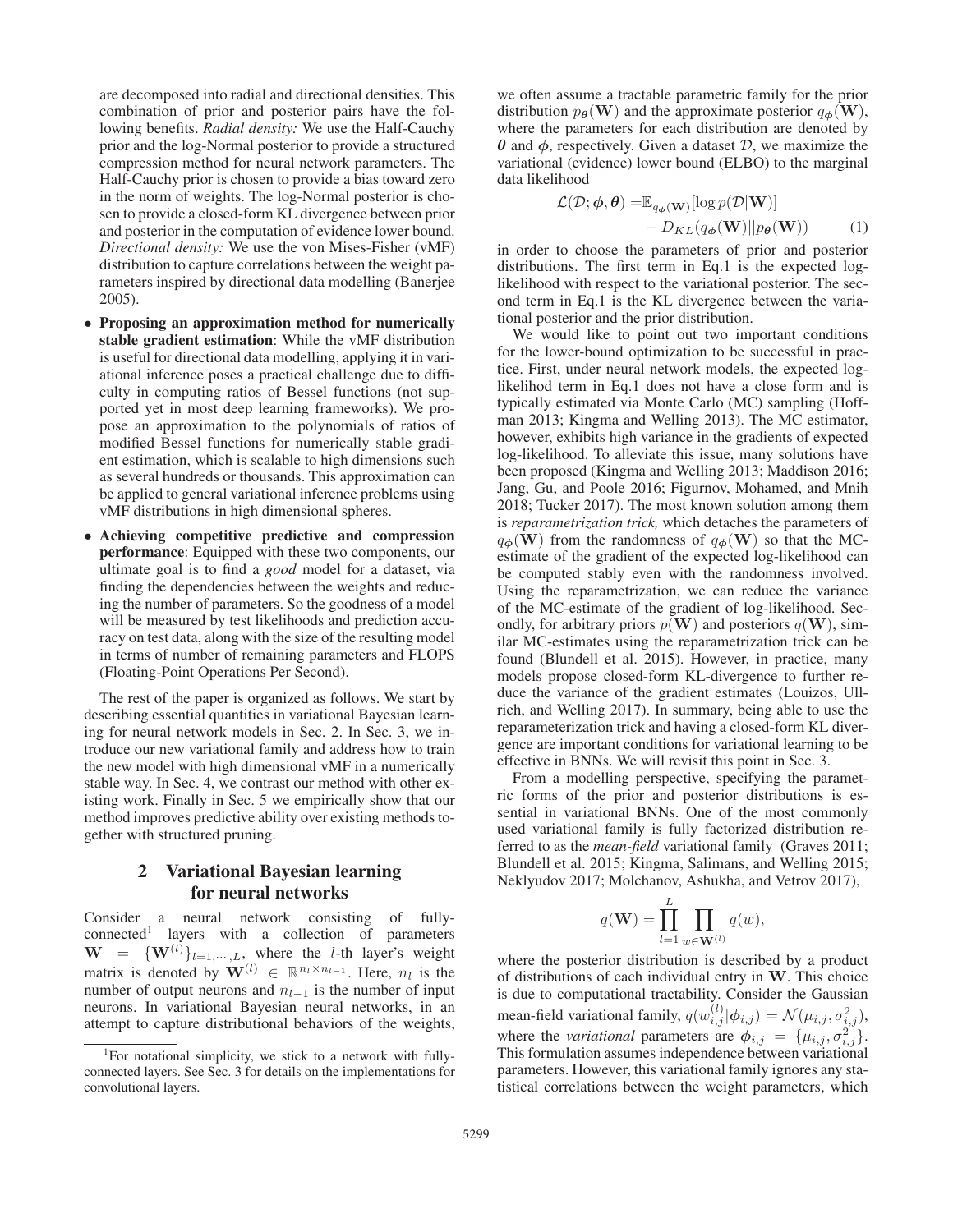is the issue we address in this paper. Next we describe our new variational family which we developed taking into consideration all the aforementioned computational aspects, namely, the reparameterizability of expected log-likelihood term, a closed-form KL divergence term, and independence between variational parameters.

## 3 RDP: Radial and directional posterior

We propose a new variational family, which is an instance of *structured* mean-field approximation where each row (and/or column) of  $W^{(l)}$  is factorized,

$$
q(\mathbf{W}) = \prod_{l=1}^{L} \prod_{r=1}^{n_l} q_r^{(l)}(\mathbf{w}_r^{(l)}),
$$

where  $\mathbf{w}_r^{(l)} \in \mathbb{R}^{n_{l-1}}$  is the *r*-th row of the weight matrix at l-th layer. For the sake of simplicity, we consider row-wise factorization here. But we discuss both row and columnwise factorizations at the end of this section. We decompose each factor  $q_r^{(l)}$  into a density on the  $L_2$ -norm of  $\mathbf{w}_r^{(l)}$  and another density on the direction of the normalized vector  $\frac{\mathbf{w}_r^{(l)}}{\|\mathbf{w}_r^{(l)}\|_2}, \text{i.e., } q_r^{(l)}(\mathbf{w}_r^{(l)}) = q_{r,rad}^{(l)}(\|\mathbf{w}_r^{(l)}\|_2) \cdot q_{r,dir}^{(l)}\left(\frac{\mathbf{w}_r^{(l)}}{\|\mathbf{w}_r^{(l)}\|_2}\right)$  $\bigg)$ , where  $q_{r,rad}^{(l)}$  is the *radial density* and  $q_{r,dir}^{(l)}$  is the *directional density*.

**Directional density** We take the prior  $p_{r,dir}^{(l)}$  and the posterior  $q_{r,dir}^{(l)}$  distributions to be the *von Mises-Fisher* (vMF) distribution (Mardia and Jupp 2009), which is a probability density on a unit (hyper)sphere

$$
q_{r,dir}^{(l)}\left(\frac{\mathbf{w}_r^{(l)}}{\|\mathbf{w}_r^{(l)}\|_2}\right) = vMF\left(\frac{\mathbf{w}_r^{(l)}}{\|\mathbf{w}_r^{(l)}\|_2};\boldsymbol{\mu}_r^{(l)},\kappa_r^{(l)}\right),\quad(2)
$$

where  $vMF(\mathbf{x}; \boldsymbol{\mu}, \kappa) = C_d(\kappa) \exp(\kappa \boldsymbol{\mu}^T \mathbf{x}),$  where  $C_d(\kappa) = \frac{\kappa^{d/2-1}(\kappa)}{(2\pi)^{d/2} \mathcal{I}_{d/2-1}(\kappa)}$ . The location parameter  $\mu$  is also a d-dimensional unit vector,  $\kappa$  is the concentration parameter, and  $I_{d/2-1}$  is the modified Bessel function of the first kind at order  $d/2 - 1$ . The vMF distribution is intuitively understood as multivariate Gaussian distribution with a diagonal covariance matrix on unit (hyper)sphere.

In our prior and posterior distributions, we assume that the concentration parameter is shared across all the rows in each layer, by assigning a single concentration parameter,  $\kappa_r^{(l)} = \kappa^{(l)}$  for all  $r = \{1, \dots, n_l\}$ , while the mean vector parameters are separately assigned for each row. This way parameters are separately assigned for each row. This way we can reduce the number of variational and prior parameters significantly. The resulting prior  $p_{r,dir}^{(l)}$  and posterior  $q_{r,dir}^{(l)}$  distributions have the following forms:

$$
p_{r,dir}^{(l)}\left(\frac{\mathbf{w}_r^{(l)}}{\|\mathbf{w}_r^{(l)}\|_2}\right) = vMF\left(\boldsymbol{\mu}_{p,r}^{(l)}, \kappa_p^{(l)}\right),
$$
  
\n
$$
q_{r,dir}^{(l)}\left(\frac{\mathbf{w}_r^{(l)}}{\|\mathbf{w}_r^{(l)}\|_2}\right) = vMF\left(\boldsymbol{\mu}_{q,r}^{(l)}, \kappa_q^{(l)}\right),
$$
\n(3)

where the prior mean parameters and the concentration parameter are denoted by  $\mu_{p,r}^{(l)}$  and  $\kappa_p^{(l)}$ , respectively, and those

in the posterior distribution are denoted by  $\mu_{q,r}^{(l)}$ , and  $\kappa_q^{(l)}$ . Explicitly modelling the directional component using vMF allows us to capture the dependence within the weight parameters of each row. Having the same concentration parameter across all the rows within each layer induces a particular way of dependence in the weight parameters within the same layer. If the mean parameters of each row's weights are close to each other, having the same concentration level, possibly a high concentration level (which we expect if the posterior confidence is high) makes the row-wise directional densities *more similar* to each other, and vice versa. This particular way of parameterizing the variational parameters allows us to capture the dependence across rows without assigning concentration parameters to each of the rows and layers separately.

Radial density While we could adopt any probability distribution with a non-negative support for the radial density, we focus on distributions that can promote sparsity in the resulting posterior. Specifically, inspired by the group horseshoe prior proposed in (Louizos, Ullrich, and Welling 2017), we take a product of two Half-Cauchy distributions to be our prior in order to induce sparsity in the *norms* of the weights. First, we write down the norm of each row given a layer as a product of two independent *half-Cauchy* random variables,  $\|\mathbf{w}_r^{(l)}\|_2 = s^{(l)} z_r^{(l)}$ , where  $s^{(l)} \sim C^+(\gamma)$ ,  $z_r^{(l)} \sim C^+(1)$ , and the prior is given by the prior is given by

$$
p_{r,rad}^{(l)}(||\mathbf{w}_r^{(l)}||_2) = \mathcal{C}^+(s^{(l)}; \gamma) \cdot \mathcal{C}^+(z_r^{(l)}; 1), \qquad (4)
$$

where the probability density function for a half-Cauchy distributed random variable x is given by  $C^+(x; \gamma) =$ <br> $\frac{2}{x}$  with a scale parameter  $\gamma > 0$ . The smaller the  $rac{2}{\pi \gamma (1 + (x/\gamma)^2)}$ , with a scale parameter  $\gamma > 0$ . The smaller the scale parameter gets, the larger the probability mass concentrates around zero. At this point, it might not be immediately clear why we chose to use two Half-Cauchy distributions as a prior rather than one. Our explanation is as follows.

What we ultimately hope to control is the level of sparsity in the weights drawn from the resulting posterior distribution. We allow the posterior to have two different levels of sparsity, namely, *local* (row-wise) sparsity and *global* (layerwise) sparsity. The reason we write the norm as a product of two terms  $\|\mathbf{w}_r^{(l)}\|_2 = s^{(l)} z_r^{(l)}$  is that each of these terms affects the local sparsity via  $z_r^{(l)}$  and global sparsity via  $s^{(l)}$  in the posterior distribution, respectively. Even when all radii are small, the largest one among them has significant influence in model performance. Thus, we can use the relative strength of radius densities to prune out.

Before describing our radial posterior density, we need to elaborate on the fact that each of half-Cauchy distributions can be further factorized. As used in (Louizos, Ullrich, and Welling 2017), the half-Cauchy distribution can be written as a product of an inverse-Gamma density and a Gamma density due to the fact that the square of half-Cauchy  $C^+$ is equal in distribution to a product of Gamma and inverse-Gamma (Neville 2014). Hence, we rewrite the two factors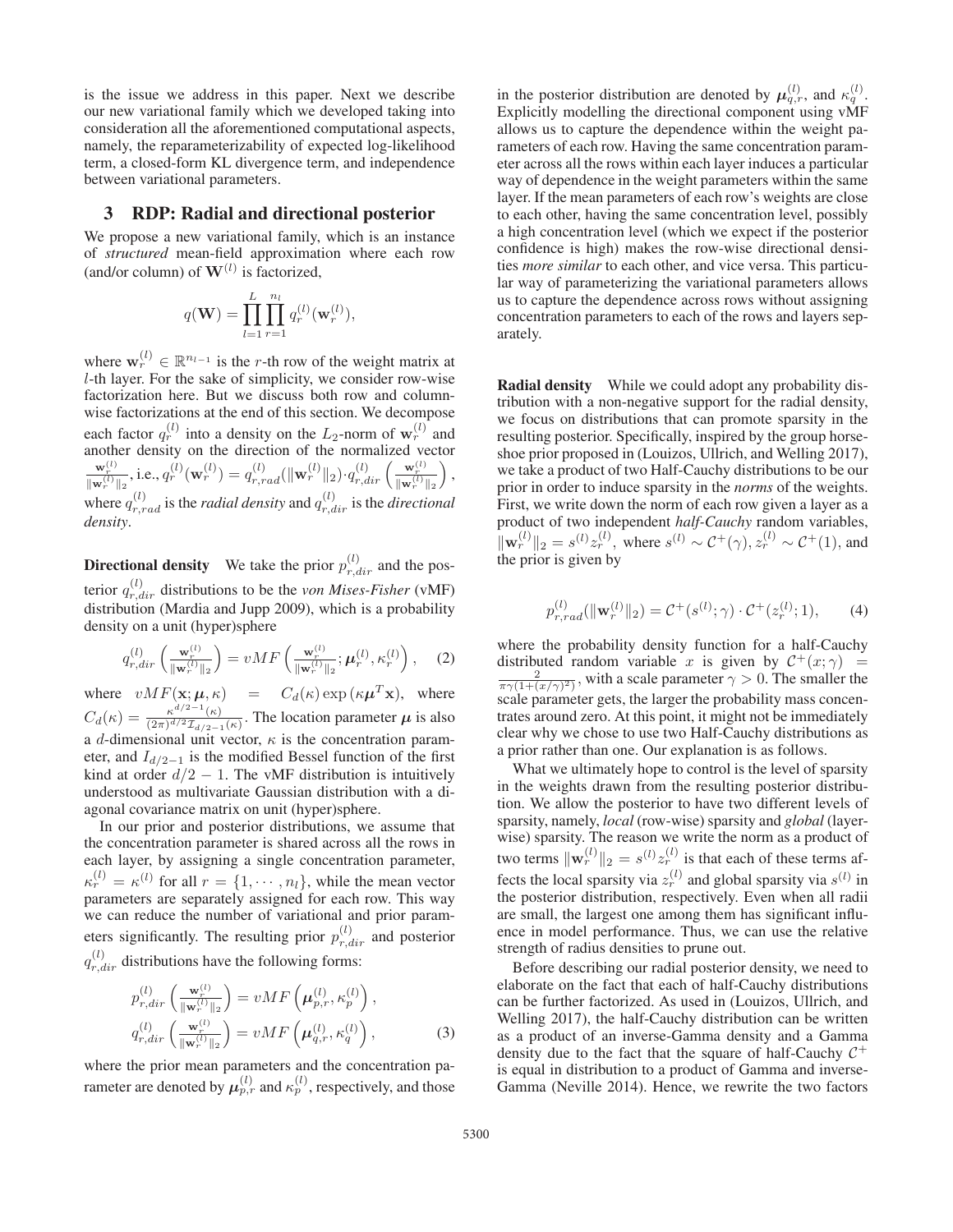

Figure 1: Graphical representation of our generative model. The black rectangle describes row parameters and red rectangle layer parameters. The radius part is controlled by two half-Cauchy random variables  $s^{(l)}$  and  $z_r^{(l)}$ , while the directional part is controlled by a vMF distribution governed by the prior mean vector and a concentration parameter,  $\mu_r^{(l)}$ and  $\kappa_p^{(l)}$ , respectively. The two parts taken together govern the data probability (bottom).

$$
z_r^{(l)} \text{ and } s^{(l)} \text{ for describing } ||\mathbf{w}_r^{(l)}||_2 \text{ as}
$$
  

$$
\sqrt{z_r^{(l)}} = \alpha_r^{(l)} \beta_r^{(l)}, \text{ where } \alpha_r^{(l)} \sim \mathcal{G}(\frac{1}{2}, 1), \beta_r^{(l)} \sim \mathcal{IG}(\frac{1}{2}, 1),
$$
  

$$
\sqrt{s^{(l)}} = s_a^{(l)} s_b^{(l)}, \text{ where } s_a^{(l)} \sim \mathcal{G}(\frac{1}{2}, \gamma^2), s_b^{(l)} \sim \mathcal{IG}(\frac{1}{2}, 1),
$$

where we denote the Gamma distribution by  $G$  and the inverse-Gamma distribution by IG. In addition, Gamma (and inverse-Gamma) random variables have another nice property, that is, one can obtain a closed-form expression of KL divergence between a Gamma (and inverse-Gamma) distribution and a log-normal distribution. Using this fact, we take the log-normal distribution to be our posterior such that each of these terms can control the local sparsity and global sparsity, given as

$$
q_{r,rad}^{(l)}(||\mathbf{w}_r^{(l)}||) = \mathcal{LN}(\alpha_r^{(l)}|\mu_r^{(l)}, \sigma_r^{2(l)})\mathcal{LN}(\beta_r^{(l)}|\widehat{\mu}_r^{(l)}, \widehat{\sigma}_r^{2(l)})
$$

$$
\mathcal{LN}(s_a^{(l)}|\mu^{(l)}, \sigma^{2(l)})\mathcal{LN}(s_b^{(l)}|\widehat{\mu}^{(l)}, \widehat{\sigma}^{2(l)}),
$$

$$
(5)
$$

where  $\mu_r^{(l)}$ ,  $\sigma_r^{2}(l)$  and  $\hat{\mu}_r^{(l)}$ ,  $\hat{\sigma}_r^{2}(l)$  are the variational parameters regularized by Gamma density and inverse-Gamma density of  $C^+(z_r^{(l)}|1)$ , respectively. Similarly,  $\mu^{(l)}$ ,  $\sigma^2^{(l)}$  and  $\widehat{\sigma}^{(l)}$   $\widehat{\sigma}^2^{(l)}$  are variational parameters for the prior  $C^+(e^{(l)}|\alpha)$  $\hat{\mu}^{(l)}$ ,  $\hat{\sigma}^{2 (l)}$  are variational parameters for the prior  $C^+(s^{(l)}|\gamma)$ <br>the same way the same way.

Radial and directional posterior (RDP) In summary, our variational family  $q(\mathbf{W})$  is given as

$$
q(\mathbf{W}) = \prod_{l=1}^{L} \prod_{r=1}^{n_l} q_{r,rad}^{(l)}(||\mathbf{w}_r^{(l)}||) vMF\left(\frac{\mathbf{w}_r^{(l)}}{||\mathbf{w}_r^{(l)}||_2}; \boldsymbol{\mu}_{q,r}^{(l)}, \kappa_q^{(l)}\right)
$$
\n(6)

We refer to this collection of densities as the *radial and directional posterior (RDP)*. Our prior distribution  $p(\mathbf{W})$  is also factored into radius and direction as in the proposed variational family

$$
p(\mathbf{W}) = \prod_{l=1}^{L} C^{+}(s^{(l)}; \gamma) \prod_{r=1}^{n_l} C^{+}(z_r^{(l)}; 1)
$$

$$
\cdot vMF\left(\frac{\mathbf{w}_r^{(l)}}{\|\mathbf{w}_r^{(l)}\|_2}; \boldsymbol{\mu}_{p,r}^{(l)}, \kappa_p^{(l)}\right). \tag{7}
$$

We denote the prior parameters collectively by  $\theta = {\gamma, \mu_{p,r}^{(l)}, \kappa_p^{(l)}}$  for all layers  $l =$ <br>  $\{1 \cdots L\}$  and the variational parameters by  $\phi =$  $\{1, \dots, L\}$ , and the variational parameters by  $\phi$  =  $\{1, \dots, L\}$ , and the variational parameters by  $\phi$  =  $\{\mu^{(l)}, \sigma^{2}(\mu), \widehat{\mu}^{(l)}, \widehat{\sigma}^{2}^{(l)}, \mu_r^{(l)}, \sigma_r^{2}^{(l)}, \widehat{\mu}_r^{(l)}, \widehat{\sigma}_r^{2}^{(l)}, \mu_{q,r}^{(l)}, \kappa_q^{(l)}\}$ for all layers  $l = \{1, \dots, L\}$  and all rows  $r = \{1, \dots, n_l\}$ .<br>A graphical representation of our model is given in Fig. 1. A graphical representation of our model is given in Fig. 1 for the generative process.

## Optimizing evidence lower bound with RDP

Recall that as far as our objective function Eq.1 is concerned, two conditions need to be met for the gradients of this objective function to well behave. The first condition (about MC estimates of the expected log-likelihood term) is whether our posterior is reparameterizable. In fact, we can represent our choice of posterior by a differentiable function  $h(\epsilon, \phi)$ , where the variational parameters  $\phi$  are separated from the random source,  $\epsilon \sim s(\epsilon)$ . See Supplement for details.

The second condition is whether the KL term is closedform, which is the case as we choose the prior and posterior pair considering this condition. The KL term  $D_{KL}(q_{\boldsymbol{\phi}}(\mathbf{W})||p_{\boldsymbol{\theta}}(\mathbf{W}))$  is given by

$$
\sum_{l} \sum_{r}^{n_l} D_{KL}(vMF(\boldsymbol{\mu}_{q,r}^{(l)}, \kappa_q^{(l)}) \| vMF(\boldsymbol{\mu}_{p,r}^{(l)}, \kappa_p^{(l)})) \\ + D_{KL}(q_{r,rad}^{(l)}(\|\mathbf{w}_r^{(l)}\|_2) \| p_{r,rad}^{(l)}(\|\mathbf{w}_r^{(l)}\|_2)),
$$

and the closed-form expressions of each of the terms are given in Supplement. Although the KL term between the vMF prior and posterior is elegantly written in closed-form,

$$
D_{KL}(vMF(\mu_q, \kappa_q) || vMF(\mu_p, \kappa_p)) =
$$
  

$$
(\kappa_q - \kappa_p \mu_p^T \mu_q) \frac{I_{d/2}(\kappa_q)}{I_{d/2-1}(\kappa_q)} + \log(C_d(\kappa_q)) - \log(C_d(\kappa_p))
$$
  
the gradient expressions (see Supplement) with respect

to the variational parameters require computing the ratio  $\frac{I_{d/2}(\kappa_q)}{I_{d/2-1}(\kappa_q)}$  (Davidson 2018), which is numerically unstable. This is due to the fact that the modified Bessel function of the first kind (Bessel function) decays rapidly, so the computation of ratios of Bessel functions causes numerical errors when it tries to compute  $\frac{0}{0}$  (See Supplement for detailed explanations). This gets worse with higher dimensions, and occurs even for moderate dimensions such as 50 to 100. Hence, rather than numerically computing the ratio of Bessel functions, we resort to the following Theorem.

Theorem 1 (Theorem 5 in (Ruiz-Antolín and Segura 2016)).

$$
B_2(\nu,\kappa) < \frac{I_\nu(\kappa)}{I_{\nu-1}(\kappa)} < B_0(\nu,\kappa), \quad \text{when} \quad \nu \ge 1/2 \quad (8)
$$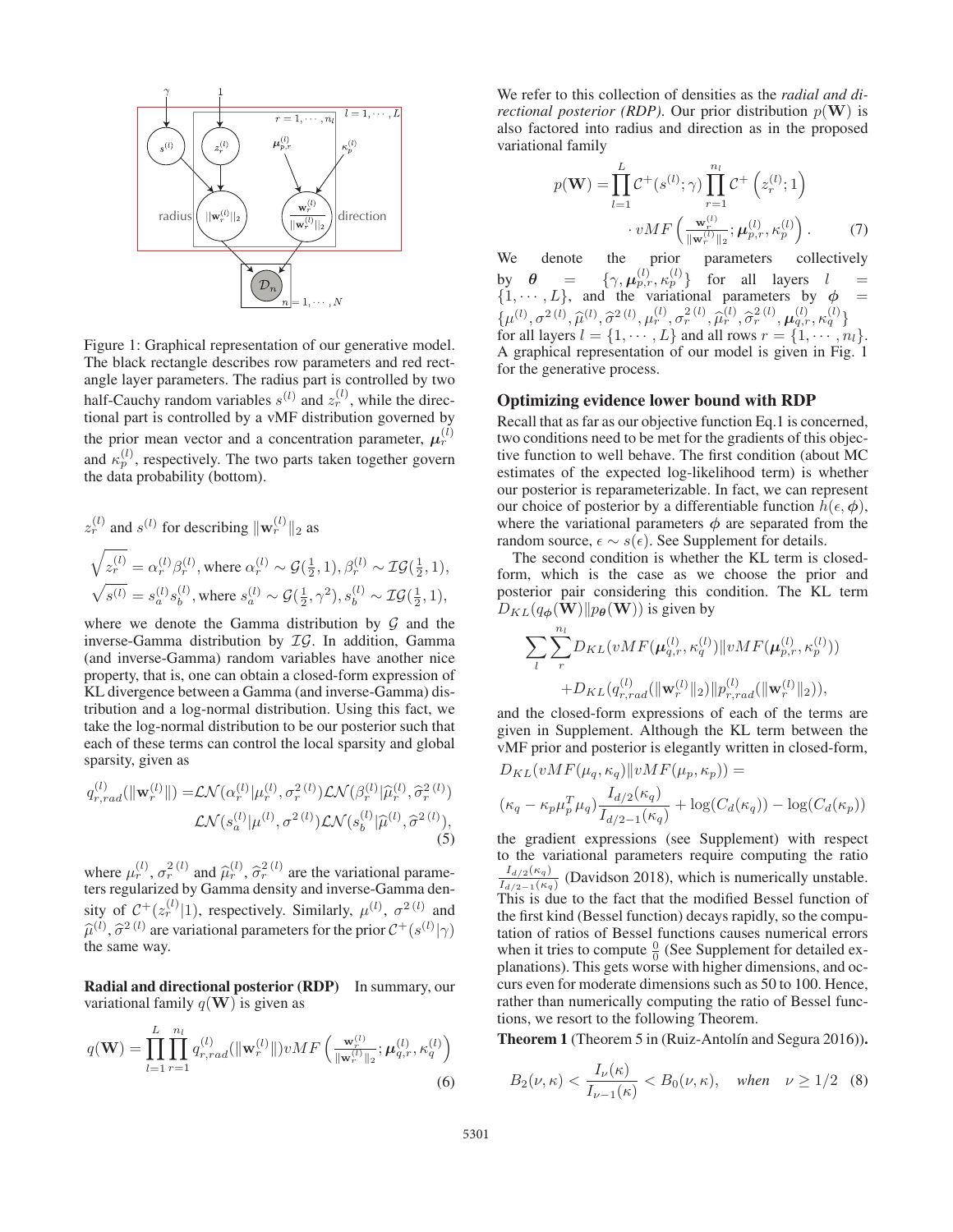where  $B_{\alpha}(\nu,\kappa) = \frac{\kappa}{\delta_{\alpha}(\nu,\kappa)+\sqrt{\delta_{\alpha}(\nu,\kappa)^2+\kappa^2}}, \delta_{\alpha}(\nu,\kappa) =$  $(\nu - 1/2) + \frac{\lambda}{2\sqrt{\lambda^2 + \kappa^2}}$ ,  $\lambda = \nu + (\alpha - 1)/2$ , and  $\nu$  denotes the dimension and  $z$  denotes the concentration parameter. Our observation is that the gap between the upper and lower bounds of the ratio becomes tighter as the dimension grows as shown in Supplement. Even in low dimensions, the gap is less than  $e^{-10}$  for various concentration parameter values  $(\kappa)$ . Using this fact, we simply approximate the ratio by the average over the lower and upper bounds,  $\frac{I_{\nu}(\kappa)}{I_{\nu-1}(\kappa)} \approx \frac{B_2(\nu,\kappa)+B_0(\nu,\kappa)}{2}$ . Empirically we find that this simple approximation allows us to obtain numerically stable gradients on dimensions of several thousands. Furthermore, this approximation saves us from directly computing modified Bessel function. Since the modified Bessel function of the first kind of high order is not supported yet in most deep learning frameworks, using this approximation, variational inference with high dimensional vMF distributions can utilize GPU acceleration without extra efforts on CUDA implementations of Bessel functions.

#### Structured compression using the radial density

Subsequently to presenting the RDP family and overcoming the optimization issues, we show the utility of the radius component in search for a more optimal model in form of model compression. Thus, using the *radial* density given in Eq.6, we can prune out output neurons on each layer depending on the contribution of each neuron measured by the learned posterior distribution. We call this scheme *row-grouping* as depicted in Fig. 2. One can also employ *column-grouping*. Or one can also prune out both input and output neurons simultaneously, using *double-grouping*, with an additional constraint that every element of the weight matrix is a product of each element of row and column matrices, i.e.,  $\mathbf{W}_{i,j}^{(l)} = \mathbf{w}_{r,i}^{(l)} \cdot \mathbf{w}_{l,j}^{(l)}$ <br>to ensure  $q(\mathbf{W})$  is a proper probability density (i.e., nor-<br>mating the  $\mathbf{W}_{l}^{(l)}$  of  $\mathbf{W}_{l}^{(l)}$  of  $\mathbf{W}_{l}^{(l)}$  of  $\mathbf{W}_{l}^{(l)}$ malized),  $q(\mathbf{W}) = \prod_{l=1}^{L} \prod_{r=1}^{n_l} \prod_{c=1}^{n_{l-1}} q_r^{(l)}(\mathbf{w}_r^{(l)}) q_c^{(l)}(\mathbf{w}_c^{(l)}),$ where  $q_r^{(r)}(\mathbf{w}_r^{(l)}) = q_{c,rad}^{(r)}(\|\mathbf{w}_r^{(l)}\|_2)q_{r,dir}^{(l)}\left(\frac{\mathbf{w}_r^{(l)}}{\|\mathbf{w}_r^{(l)}\|_2}\right)$  $\Big)$ , and  $q_r^{(c)}(\mathbf{w}_c^{(l)}) = q_{c,rad}^{(c)}(\|\mathbf{w}_c^{(l)}\|_2)q_{c,dir}^{(l)}\left(\frac{\mathbf{w}_c^{(l)}}{\|\mathbf{w}_c^{(l)}\|_2}\right)$  $\sum_{n=1}^{\infty}$  The prior distribution also needs to be modified according to which grouping the posterior distribution takes.

Note that for a neural network with convolutional layers, **W**(l) is a convolutional filters of 4D tensor of  $n_l \times n_{l-1} \times$  $k_w \times k_h$  where  $n_{l-1}$  is the number of input channels,  $n_l$ is the number of output channels and  $k_w$  and  $k_h$  are kernel width and height. Then row-wise grouping of the filter  $W^{(l)}$ is row-wise grouping of 2D flattened matrix of dimension  $n_l \times (n_{l-1} \cdot k_w \cdot k_h)$  which is grouped by an output channel. Column-wise grouping is to group by input channels, grouping of the flattened matrix of dimension  $(n_l \cdot k_w \cdot k_h) \times n_{l-1}$ .

Following Louizos, Ullrich, and Welling (2017), we use the (log of) *posterior mode* (which is the mean parameter minus the variance parameter of the log-normal posterior distribution) as a cut-off threshold to determine which output neuron needs to remain or be pruned out from the model. Recall that there are four log-normal distributions to approx-



Figure 2: Column grouping (red) to prune out input neurons, depending on L2-norm of each column vector. Row grouping (grey) to prune out output neurons. Double grouping (red and grey) to prune out both input and output neurons.

imate the posterior over the radius in Eq.5. Since a product of two log-normals is a log-normal with summed-up parameters from the two, we use the mode of this combined lognormal for pruning. Note that for pruning rows (or columns or both) only the two 'local' log-normal distributions in Eq.5 matter as the remainders are 'global' ones (i.e., the global ones scale up and down the local ones in the exact same way across rows/columns).

## 4 Related Work

As mentioned in Sec. 2, many existing papers on variational BNNs assume the mean-field posterior distribution on the network weights. Recently, Louizos and Welling (2016), Sun (2017), and Zhang et al. (2018) proposed to model dependency between weights explicitly, e.g., using a matrix normal posterior with diagonal covariance matrices (Louizos and Welling 2016). There are also methods to model dependencies between weights without explicitly specifying a parametric family for the posterior (Louizos and Welling 2017; Sun 2019). However, unlike these, we capture dependency between weights through a directional component by restricting it to be on a unit sphere, which impose dependencies on weights (within a row and/or a column) directly. In addition, by coupling the concentration parameters per layer, we capture similarities among weights across rows, columns, and/or both.

The reparametrization trick is an essential tool in variational learning of BNNs. When it comes to von Mises-Fisher distribution, only the vMF reparametrization trick proposed by Davidson (2018) that implements rejection sampling (Naesseth et al. 2017) is practically applicable, due to the complexity of the sampling procedure for vMF. In our case, using the vMF posterior introduces a new challenge as scalability to high dimension is required. We improve the above approaches with a simple approximation method which makes the vMF reparametrization trick scalable up to several thousands of dimensions. Besides, the approximation yields MC gradient estimates that are corrected to be unbiased for more efficient and stable training (see Supplementary material for details).

Research on neural network compression started with non-Bayesian approaches (Hassibi and Stork 1993) and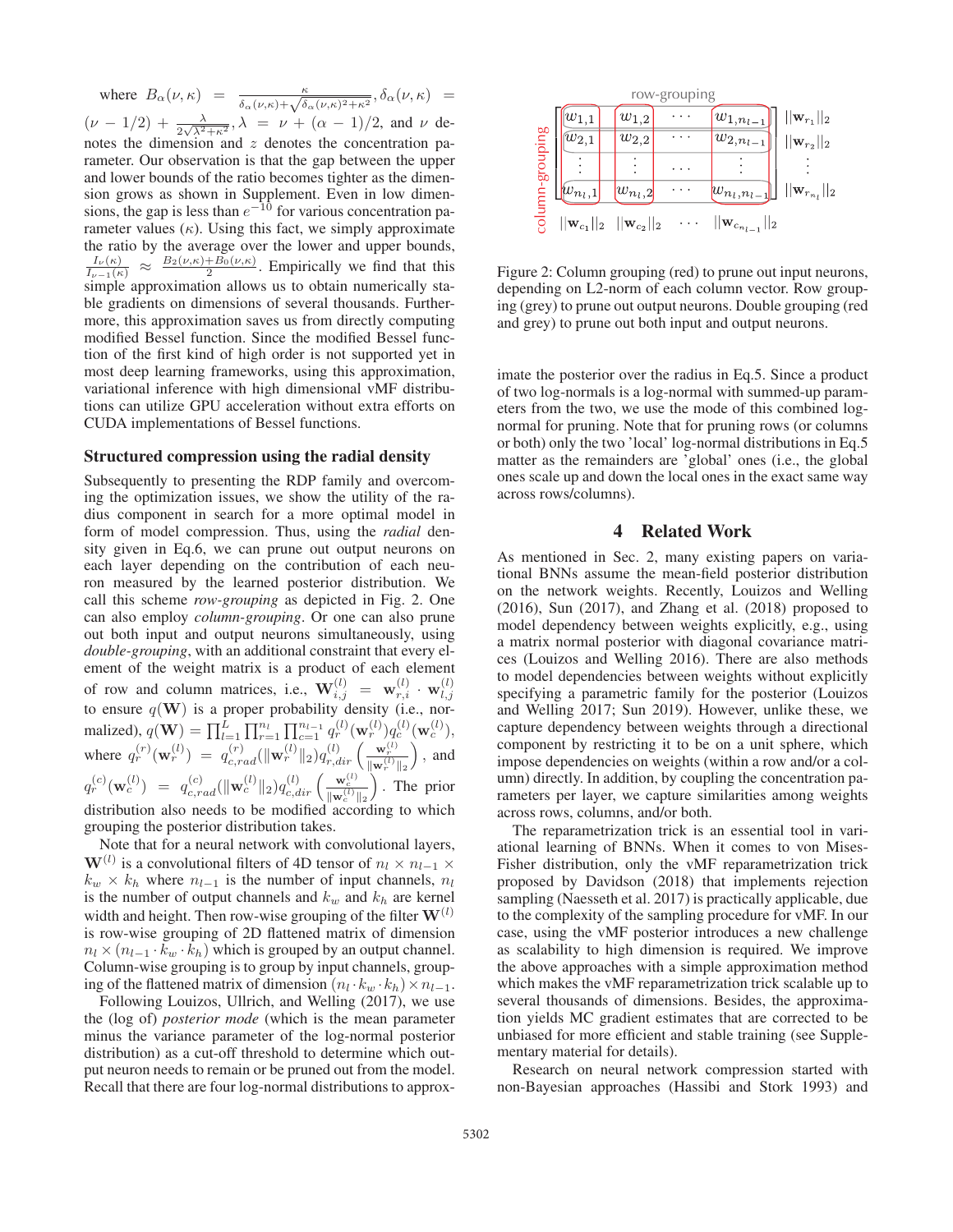| Data | <b>PBP</b>       | <b>Dropout</b>   | <b>VMG</b>       | <b>RDP</b>      |
|------|------------------|------------------|------------------|-----------------|
| Bos. | $-2.57 \pm 0.09$ | $-2.46 + .25$    | $-2.46 \pm 0.09$ | $-2.60 \pm .03$ |
| Con. | $-3.16 \pm .02$  | $-3.04 \pm 0.09$ | $-3.01 + .03$    | $-2.61 \pm .02$ |
| Ene. | $-2.04 + .02$    | $-1.99 + 0.09$   | $-1.06 + .03$    | $-1.18 \pm .03$ |
| Kin. | $0.90 + 0.01$    | $0.95 \pm 0.03$  | $1.10 + .01$     | $2.17 + .00$    |
| Nav. | $3.73 \pm .01$   | $3.80 \pm .05$   | $2.46 \pm 0.00$  | $2.50 \pm 0.00$ |
| Pow. | $-2.84 + .01$    | $-2.80 + 0.15$   | $-2.82 + 0.01$   | $-0.14 + 0.01$  |
| Pro. | $-2.97 + 0.00$   | $-2.89 + .01$    | $-2.84 \pm 0.00$ | $-1.34 + .01$   |
| Win. | $-0.97 + 0.01$   | $-0.93 \pm 0.06$ | $-0.95 + 0.01$   | $-0.45 + 0.00$  |
| Yac. | $-1.63 \pm .02$  | $-1.55 + 12$     | $-1.30 \pm .02$  | $-2.36 \pm .04$ |
| Yea. | $-3.60 + NA$     | $-3.59 + NA$     | $-3.59 + NA$     | $-3.51 + NA$    |

Table 1: Average test log-likelihood on UCI regression tasks. Our method (RDP) achieves better test likelihoods (6 out of 10 datasets) than other methods.

mostly focused on non-structured pruning (Han 2015). Recently, hardware-oriented considerations have turned the research towards structured pruning for more practical speedups (Srinivas and Babu 2015; Li 2016; Wen 2016; Lebedev and Lempitsky 2016; Zhou, Alvarez, and Porikli 2016). Subsequently by taking into account the network weights' uncertainties, Bayesian methods have achieved an impressive compression rate. For example, Molchanov, Ashukha, and Vetrov (2017) proposed the mean-field Gaussian posterior along with sparsity inducing prior on scale parameters; and Louizos, Ullrich, and Welling (2017) proposed structuraly grouping weights through a group Horseshoe prior. In contrast, our RDP utilizes the probability density over the magnitudes of weights and prune out neurons based on captured uncertainties over the magnitudes.

## 5 Experiments

In this section we provide empirical evidence supporting RDP's strengths. In all experiments, we use Adam optimizer (Kingma and Ba 2014) with Pytorch default setting. In all tasks, double grouping is used. Our code is on  $G$ itHub<sup>2</sup>.

Regression using UCI data We compare the predictive performance on regression tasks UCI dataset tested in (Gal and Ghahramani 2016; Louizos and Welling 2016) following the experimental settings from (Hernández-Lobato and Adams 2015). We split the datasets  $90\%/10\%$  between training and test data.<sup>3</sup> To model noise variance (or precision), we use Gamma prior  $\tau$ ,  $p(\tau) = \mathcal{G}(a_0 = 6, b_0 = 6)$ and posterior  $q(\tau) = \mathcal{G}(a_1, b_1)$ . We optimize for  $a_1, b_1$ along with all the other variational parameters. The architecture used is  $n_{input}$ -50-1 except for the Protein and Year datasets where 100 hidden neurons are used. In the case of the second layer with the output dimension being one, we use fully factorized Gaussian and RDP with double grouping is only applied to the first layer. This is just enough to see improvement over mean-field based BNNs, such as Variational Inference (VI) (Graves 2011), Probabilistic Back-



Figure 3: Predictive distributions (mean $\pm 3 \times$ std) from BBB, Radius-only and RDP. We chose the one with the best validation LL(on 9 equally spaced points) from 10 runs. RDP shows high uncertainty around the area where observations (red dots) are sparse.

Propagation(PBP) (Hernández-Lobato and Adams 2015), Dropout (Gal and Ghahramani 2016). Compared to another dependency aware posterior, Variational Matrix Gaussian (VMG) (Louizos and Welling 2016), 6 out of 10 dataset, RDP shows better test log-likelihood(LL) than others. For more extensive comparison on this task, refer to Bui (2016).

Uncertainty quantification To illustrate the benefits of decomposing the posterior into two components in uncertainty estimation, we conduct two experiments, a 1-dim function prediction to directly visualize predictive distributions and a contextual bandit problem to indirectly test the effect of the quality of uncertainty in the downstream task.

We consider three different types of posteriors: RDP with both Radial and Directional parts, Radius-only that contains only the Radial part and BBB (Blundell et al. 2015). In the 1-dim problem we predict function  $(1+x)\sin(1.2x)+0.2\epsilon$ with 1-10-10-1 neural network architecture and ReLU activation. We observe that RDP exhibits high uncertainty in both inter/extrapolation regions without data and that RDP provides smoother predictions than others in Fig. 3.

In the *Wheel bandit* problem (Riquelme 2018), the uncertainty plays a significant role to balance between exploration and exploitation. We train networks (5-dim context and 5 actions) with 5-50-50-5 architecture and ReLU activation. Two posteriors, RDP and Radius-only (RDP without the directional component), were compared. The original context is 2-dim, but we added 3-dim dummy variables to make the problem more challenging. With 10 different random initialization, we compute the average cumulative regret (lower is better) in each case. The resulting average cumulative regret in the case of RDP is 2.4 with standard deviation 0.71 and that in the case of the Radial-only posterior was 3.6 with standard deviation 0.85.

Both experiments support that having both the directional and radial components in the posterior is helpful to capture posterior uncertainty better. Moreover, the RPD provides better-calibrated uncertainty than Radius-only and BBB.

Compression We further extend the applicability of the proposed variational family to the task of structured compression of convolutional neural network architecture. On MNIST dataset, we compress the architecture of  $LeNet5<sup>4</sup>$ ,

<sup>&</sup>lt;sup>2</sup>https://github.com/ChangYong-Oh/BayesianNeuralNetwork

<sup>&</sup>lt;sup>3</sup>We follow the splitting rule given in https://github.com/ yaringal/DropoutUncertaintyExps

<sup>4</sup> https://github.com/BVLC/caffe/tree/master/examples/mnist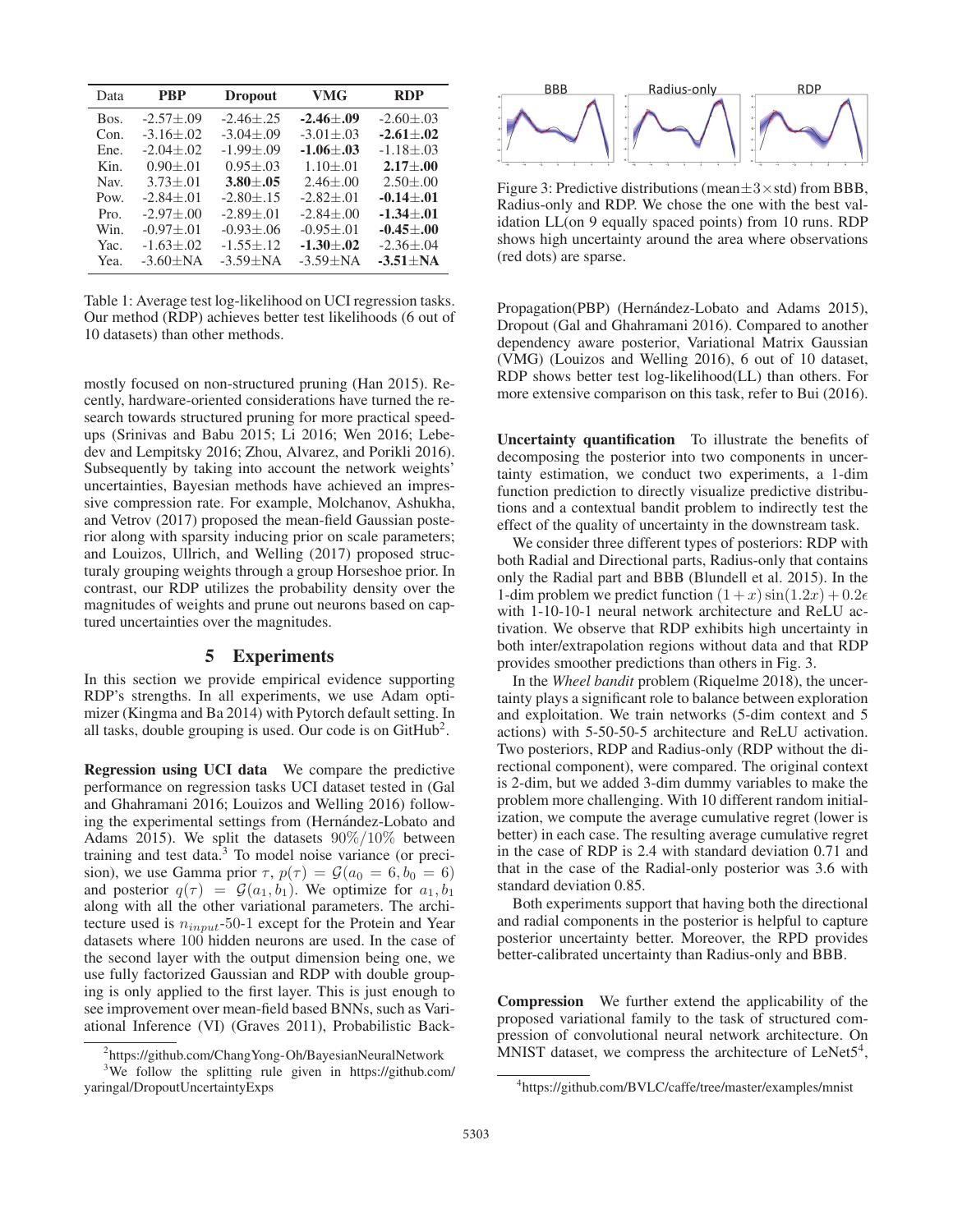| Method        | Architecture       | FLOPs/Params | Error   |
|---------------|--------------------|--------------|---------|
| <b>RDP</b>    | $4 - 7 - 110 - 66$ | 125K/20K     | 1.0%    |
| <b>BC-GNJ</b> | 8-13-88-13         | 307K / 22K   | 1.0%    |
| <b>BC-GHS</b> | $5-10-76-16$       | 169K / 15K   | 1.0%    |
| FDOO(1e5)     | 2-7-112-478        | 119K / 66K   | $1.1\%$ |
| FDOO(2e5)     | 3-8-128-499        | 163K/81K     | 1.0%    |
| GL            | 3-12-192-500       | 236K / 134K  | 1.0%    |
| GD            | $7-13-208-16$      | 298K/49K     | 1.1%    |
| <b>SBP</b>    | 3-18-284-283       | 295K / 164K  | $0.9\%$ |

Table 2: The structured pruning of LeNet-5-Caffe with architecture 20-50-800-500. We benchmark our method against BC-GNJ, BC-GHS (Louizos, Ullrich, and Welling 2017), FDOO (Tang, Adhikari, and Lin 2018), Generalized Dropout(GD) (Srinivas and Babu 2015), Group Lasso(GL) (Wen 2016), Structured Bayesian Pruning(SBP) (Neklyudov 2017).

which consists of 2 convolutional layers and 2 fullyconnected layers. We choose the model which has the best training cross-entropy during last 10 epochs. After training, we plot a statistics (log of mode) of radius posteriors and prune it according to clearly separated clusters as shown in Supplement. In terms of various criteria for compressed architecture, compression using RDP shows well-balanced scores such as the number of parameters, FLOPs, and loss in accuracy. We compute FLOPs for convolutional layers by  $(K_wK_hC_{in}+1)(I_h+P_h-K_h+1)(I_w+P_w-K_w+1)C_{out}$ where  $I_h$ ,  $I_w$  are input height and width,  $K_h$ ,  $K_w$  are kernel height and width,  $P_w$ ,  $P_h$  are padding height and width, and  $C_{in}$ ,  $C_{out}$  are the number of input and output channels. For fully-connected layers, we compute FLOPs by  $(I_{in}+1)I_{out}$ , where  $I_{in}$  and  $I_{out}$  are the number of input and output neurons, respectively.

The approach achieves competitive results with the stateof-the-art methods. As given in Table 2, the RDP architecture shows particularly good compression for convolutional layers, which helps in decreasing the number of FLOPs. Direct Optimization Objective(100K) (FDOO) is only slightly less computationally heavy but at the cost of three times more parameters. Similarly, RDP comes only second to BC-GHS in terms of parameter number which though has 1.5 more FLOPs.

We also test RDP's compression capability on VGG16 and CIFAR10. Once we prune based on the radial component as in the LeNet experiment (denoted by RDP (R) in Table 3), we attempt to prune out further using the directional component (denoted by RDP (RD) in Table 3). Our hypothesis is that if many rows and columns have similar directions, removing some of them would not hurt the accuracy by much. We use the K-medoids algorithm to cluster the rows and columns per each layer (we define five clusters per layer) among the remaining rows and columns from the radial pruning. We then, remove the rows and columns that have small norms within the clusters whose total number of members are above a certain threshold $5$ . Using the

|            | Architecture              | Err  | <b>FLOPs</b> |
|------------|---------------------------|------|--------------|
|            |                           |      | Params       |
| <b>RDP</b> | 27-57-125-122-236-244-246 | 8.7  | 172M         |
| (R)        | -340-127-77-89-52-380-414 | $\%$ | 3.1M         |
| <b>RDP</b> | 27-57-125-122-235-244-246 | 9.1  | 170M         |
| (RD)       | -335-122-72-84-47-375-409 | $\%$ | 3M           |
| <b>BC</b>  | 63-64-128-128-245-155-63  | 8.6  | 142M         |
| (GNJ)      | $-26-24-20-14-12-11-15$   | $\%$ | 1 M          |
| BC.        | 51-62-125-128-228-129-38  | 9.0  | 122M         |
| (GHS)      | $-13-9-6-5-6-6-20$        | %    | 0.8M         |

Table 3: The structured pruning of VGG16. RDP show comparable performance as BC-GNJ, BC-GHS. Compared to BC-GNJ and BC-GHS, RDP compresses better convolutional layers closer to the input layer.

directional component this way, we obtain a slightly better pruning outcome than using the radial component alone. Although the RDP compression performance is slightly worse than BC-GNJ and BC-GHS, an intriguing aspect is that RDP is better at compressing convolutional layers closer to input, while BC-GNJ and BC-GHS prune almost none near the input layer and prune very heavily near the output layer.

## 6 Conclusion

We proposed a new variational family to capture dependencies between weight parameters in a structured way for Bayesian Neural Networks. RDP's capability to capture the dependency between weights is empirically supported by its performance on regression tasks. Also, RDP has a natural structure for compression and it scores competitive to other methods in multiple compression performance measures. For practical implementations of variational inference with RDP, we proposed a simple approximation to the ratio of Bessel functions and a reparametrization trick for von-Mises Fisher(vMF) distribution. We expect our proposal to be useful as there is a wide range of applications where variational inference with high dimensional vMF distributions could be useful.

#### Acknowledgments

We are grateful to the Max Planck Society for its support. M. Park also thanks to the Gibs Schüle Foundation and the Institutional Strategy of the University of Tübingen (ZUK63).

## References

Banerjee, A. e. a. 2005. Clustering on the unit hypersphere using von mises-fisher distributions. *JMLR* 6(Sep):1345– 1382.

Blundell, C.; Cornebise, J.; Kavukcuoglu, K.; and Wierstra, D. 2015. Weight uncertainty in neural networks. In *Proceedings of the 32nd International Conference on International Conference on Machine Learning-Volume 37*, 1613–1622. JMLR. org.

<sup>&</sup>lt;sup>5</sup>We set the threshold by  $kt/c$  with  $k = 0.7$ , where t is the

number of neurons in a layer, c is the number of clusters in a layer.